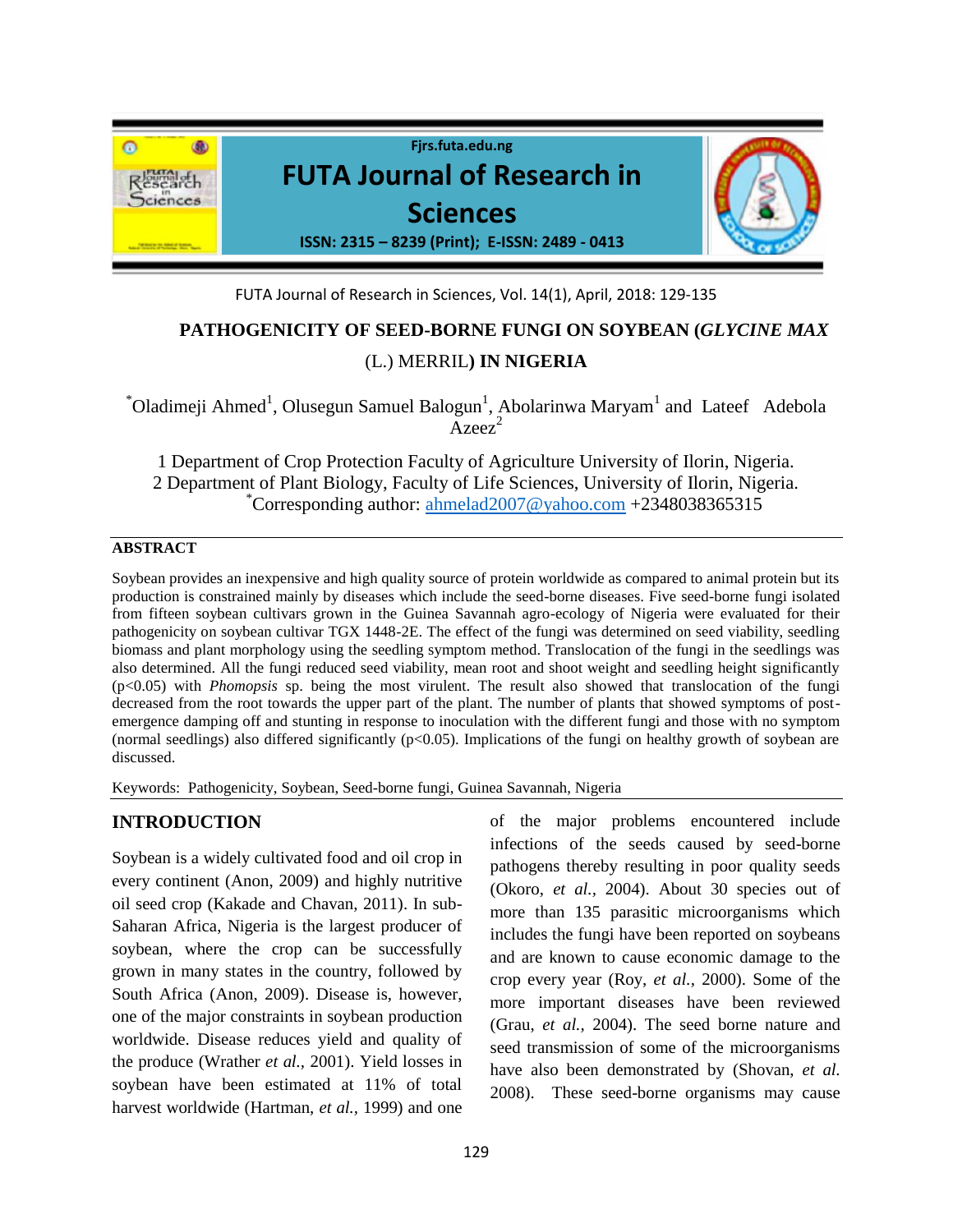chemical changes and deterioration in seed contents or release mycotoxins with potentially harmful effects on humans and livestock (Chiarappa and Gambogi, 1986). In this way, the produce becomes unsuitable for human and animal consumption. Even as buffer stock, the seed-borne pathogens may be transmitted to the seedlings and cause disease and death resulting ultimately in food loss.

However, little information is available on the impact of seed-borne pathogens on growth, development and yield of soybeans in Nigeria. As an important factor in significant loss of soybean harvests, there is the need to establish the role of these seed-borne pathogens in soybean disease development and yield losses with a view to finding solutions to the problems. This is particularly important in Nigeria where the crop is just gaining popularity as a crop with the potential to solving the problem of food insecurity.

This study was therefore undertaken to determine the pathogenicity of five seed-borne fungi associated with soybeans grown in the Guinea Savannah agro-ecology of Nigeria. It is hoped that the information obtained from this study will contribute to solving the problem of yield losses due to the effects of the seed-borne pathogens.

## **MATERIALS AND METHODS**

#### **Source of Fungi**

The fungi used for the study were isolated from fifteen soybean cultivars commonly grown in the Guinea Savannah agro-ecology of Nigeria. The isolation was carried out in the Plant Pathology Laboratory of the Department of Crop Protection Faculty of Agriculture University of Ilorin, Nigeria.

### **Preparation of Fungal Inocula**

The method of (El-Wakil and El-Metwally, 2001) was used with slight modification. Five millimeter mycelia disc from five-day-old pure culture of each fungal isolates was transferred into 100 ml conical flask containing Potato Dextrose Broth (PDB) and incubated in the dark at  $25 \pm 2$  °C until the entire liquid surface was covered with the hyphal mat. Fifty gram of the freshly harvested hyphal mat of each fungus was measured into 500 ml of sterile water and the mixture was blended with warring blender to produce the inoculum suspension.

#### **Seed Inoculation and Germination Test**

Seeds of soybean (*Glycine max* (L.) Merril) cultivar TGX1448-2E was obtained from Shonga soybean farm in Kwara State, Nigeria. The seeds were first surface sterilized in 0.5% solution of sodium hypochlorite (NaOCl) for 1 minute and later rinsed in several changes of sterile water. The seeds were left on sterile absorbent paper to dry. The sterile seeds were then soaked in the inoculum suspension for 6 hours and left to dry at room temperature before sowing. Seeds soaked in ordinary sterile water served as control. The treated seeds were sown in plastic pots (25 cm diameter) containing sterile top soil at the rate of thirty (30) seeds per pot. The pots were then arranged in the screen house during the entire period of the experiment. The number of germinated seeds was counted at ten days of planting.

#### **Growing-on and Biomass test**

Seed inoculation and growing-on-test procedures were carried out according to the methods of El-Wakil and El-Metwally (2001) with slight modification. Seedlings of inoculated and uninoculated seeds of soybean cultivar TGX1448-2E were left to grow under ambient conditions in the screen house. The plants were maintained for 4 weeks during which record of symptoms of preand post-emergence damping off and stunted growth were made. Fresh root and shoot weights as well as height of the plants were then recorded for the seedlings inoculated with the different fungi to determine their effect on the biomass of the seedlings.

## **Translocation of the fungi within the seedlings**

In a separate experiment, the movement of the fungi within the seedlings after emergence was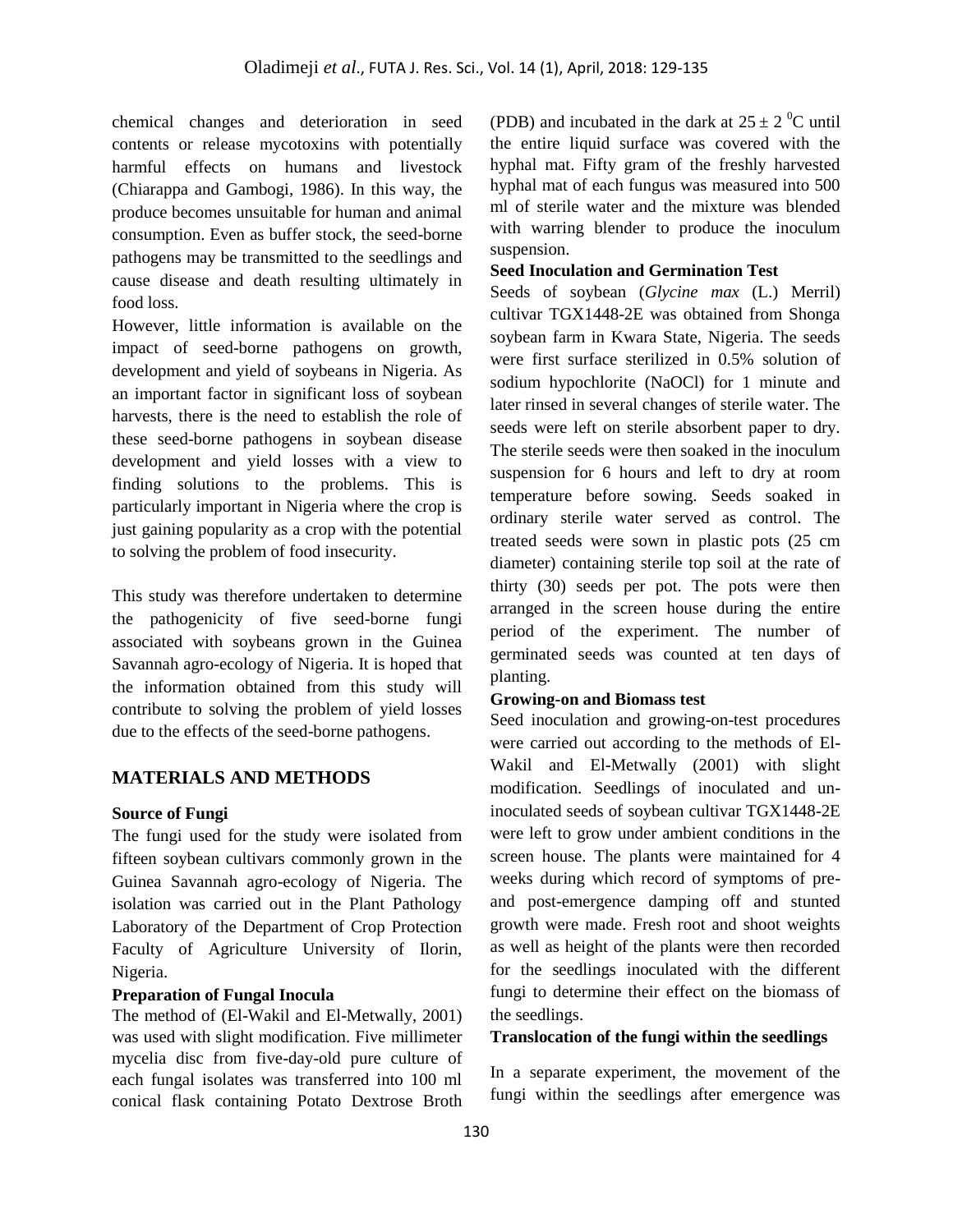evaluated. Fresh soybean seeds were inoculated with the fungal isolates as described earlier. For each of the isolate, ten replicates were prepared and in each replicate, five inoculated seeds were planted in plastic bags. The emerged seedlings were left to grow under ambient condition with supplementary watering. Recovery of fungi from inoculated seedlings was carried out six (6) weeks after planting. Five plants were removed from each treatment and washed with running tap water. Each of the clean seedlings was then dissected aseptically into five different parts; shoot tip, upper part of stem, basal part of stem, basal part of root and the root tip. The parts were sterilized in 0.5% sodium hypochlorite for 1 minute and later plated on Potato Dextrose Agar (PDA) and incubated for 5-7 days at  $25 \pm 2$  °C. Fungi recovered for each treatment were identified and the transmission percentage was recorded.

### **RESULTS**

## **Germination Test**

The result of germination test conducted on soybean (TGX1448-2E) is shown in Table1. All the fungi reduced germination percentage of the seeds ten days after planting. The reduction was significantly different ( $p<0.05$ ) compared to the control. Seeds inoculated with *Phomopsis* sp. had the lowest germination percentage followed by those inoculated with *Curvularia lunata* while uninoculated seeds (the control) had the highest germination percentage. Incidence of postemergence damping off in the seedlings was highest for *Phomopsis* sp. with an average of 6.5 seedlings out of the 30 seedlings planted which was significantly different  $(p<0.05)$  from all the other treatments, followed by *F. oxysporum* with an average of 10 seedlings damped off while the un-inoculated seedlings (the control) showed the least post-emergence damping off. The dampingoff in the seedlings caused by *A. niger, C. lunata* and *P. oxalicum* were all significantly lower than those caused by *Phomopsis* sp. and *F. oxysporum*.

**Table 1: Viability of soybean cultivar TGX1448-2E 10 days after inoculating with fungal inoculum**

| Fungi                | Mean Germination (%) |
|----------------------|----------------------|
| <i>Phomopsis</i> sp. | $31.67^{\circ}$      |
| Curvularia lunata    | $46.67^{\rm b}$      |
| F. oxysporum         | $56.67^{\circ}$      |
| A. niger             | $53.89^{\circ}$      |
| P. oxalicum          | $57.22^{\circ}$      |
| Control              | $90.56^{\text{d}}$   |

Means followed by the same superscript are not significantly different at P=0.05 using the Duncan's New Multiple Range Test.

#### **Growing-on test and Biomass of seedlings**

At 28 days after sowing (DAS), the number of seedlings that showed symptoms of postemergence damping off and stunting in response to inoculation with the different fungi as well as those that appeared normal differed significantly (p<0.05) (Table 2).

However, all the fungi inoculated seedlings displayed significant stunted growth as compared to the control (un-inoculated) seedlings. In a similar pattern to the post-emergence damping off result, *Phomopsis* sp. had the lowest number of normal seedlings at 28 days after sowing (DAS) with an average of 10.33 normal seedlings out of 30 seedlings sowed which was significantly different from those of other treatments, followed by *F. oxysporum* with an average of 17 normal seedlings. The number of normal seedlings obtained from the control treatment was significantly higher than those obtained from the fungi inoculated seeds.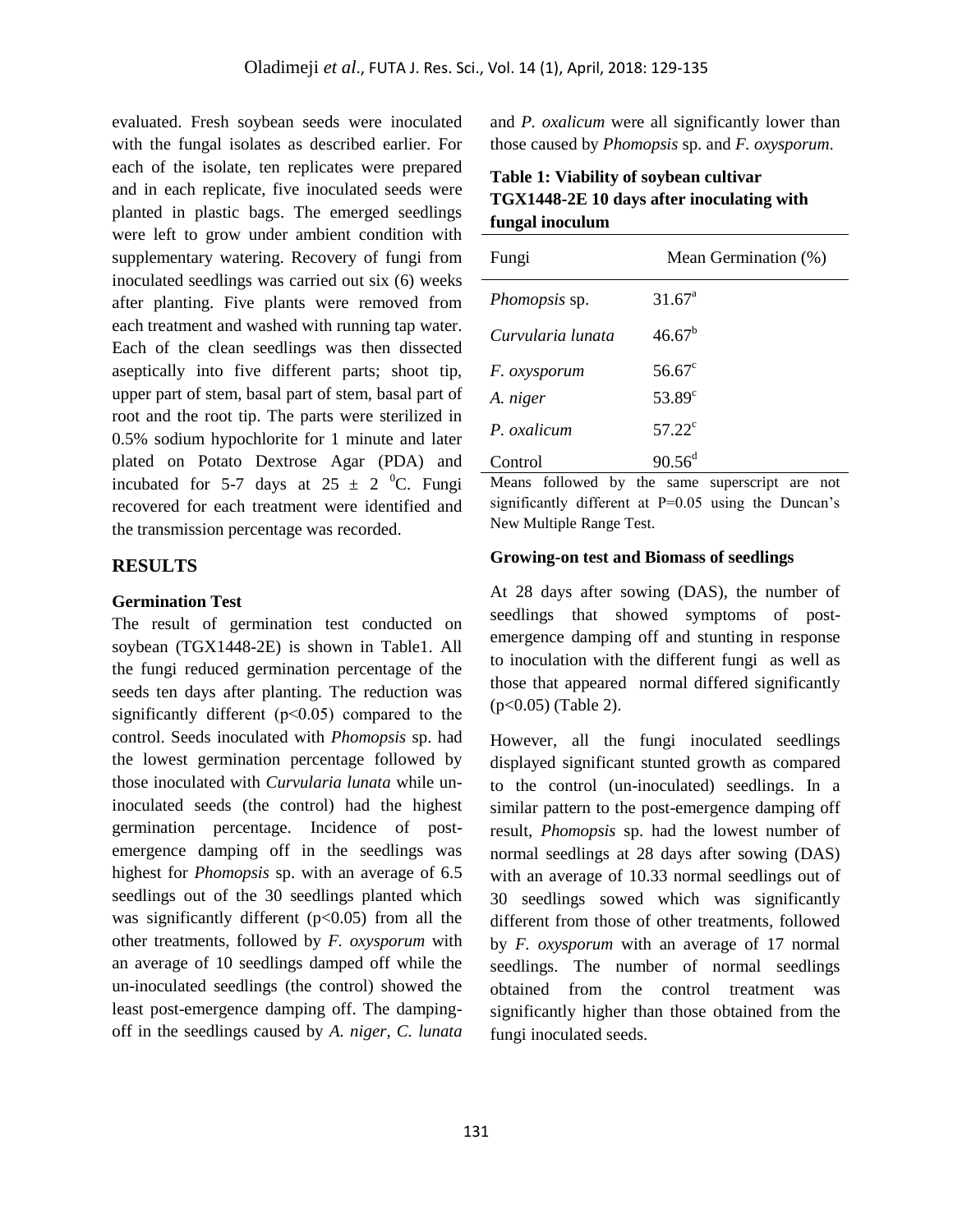| Fungi                | Post-emergence     | <b>Stunted Seedling</b> | Normal Seedlings   |
|----------------------|--------------------|-------------------------|--------------------|
|                      | damping off        |                         |                    |
| Aspergillus niger    | $6.50^{b}$         | $4.17^{b}$              | $19.33^{cd}$       |
| Curvularia lunata    | $7.40^{b}$         | $3.93^{b}$              | $18.67^{bc}$       |
| Fusarium oxysporum   | 10.00 <sup>c</sup> | $3.03^{b}$              | 17.00 <sup>b</sup> |
| Penicillium oxalicum | $5.17^{b}$         | $3.83^{b}$              | $21.00^d$          |
| Phomopsis sp.        | $14.32^{\rm d}$    | $5.34^{b}$              | $10.33^{a}$        |
| Control              | $0.33^{a}$         | $0.67^{\circ}$          | $29.00^{\circ}$    |

**Table 2: Soybean plants showing Damping off and Stunting symptoms of the fungal pathogens**

Values are means of 5 replicates each of which has 30 plants. Data were taken 28 DAS

Values in the same column followed by the same superscript are not significantly different (p=0.05) using the Duncan's New Multiple Range Test.

Some of the observed symptoms are shown in plate 1. These results suggest that the tested fungi significantly (p<0.05) caused pre- and post-emergence damping off, seed rot, rot/decay of root tip and stunted growth of soybean.



**Plate 1.** Symptoms of *Phomopsis* sp. seed infection: A. Pre-emergence damping off of seed with damaged embryo. B. Pre-emergence damping off affecting the cotyledon (seed rot). C. Post emergence damping off with rot/decay of the root tip. D. Healthy seedling and the one raised from seed infected with *Phomopsis* sp.

Analysis of the effect of inoculation on the mean fresh root, shoot weights and heights of the inoculated plant showed that significant differences  $(p<0.05)$  existed between the fungi

inocula. *Phomopsis* sp. consistently reduced mean root, shoot weights and seedling heights more than other fungi. However, the effect on mean height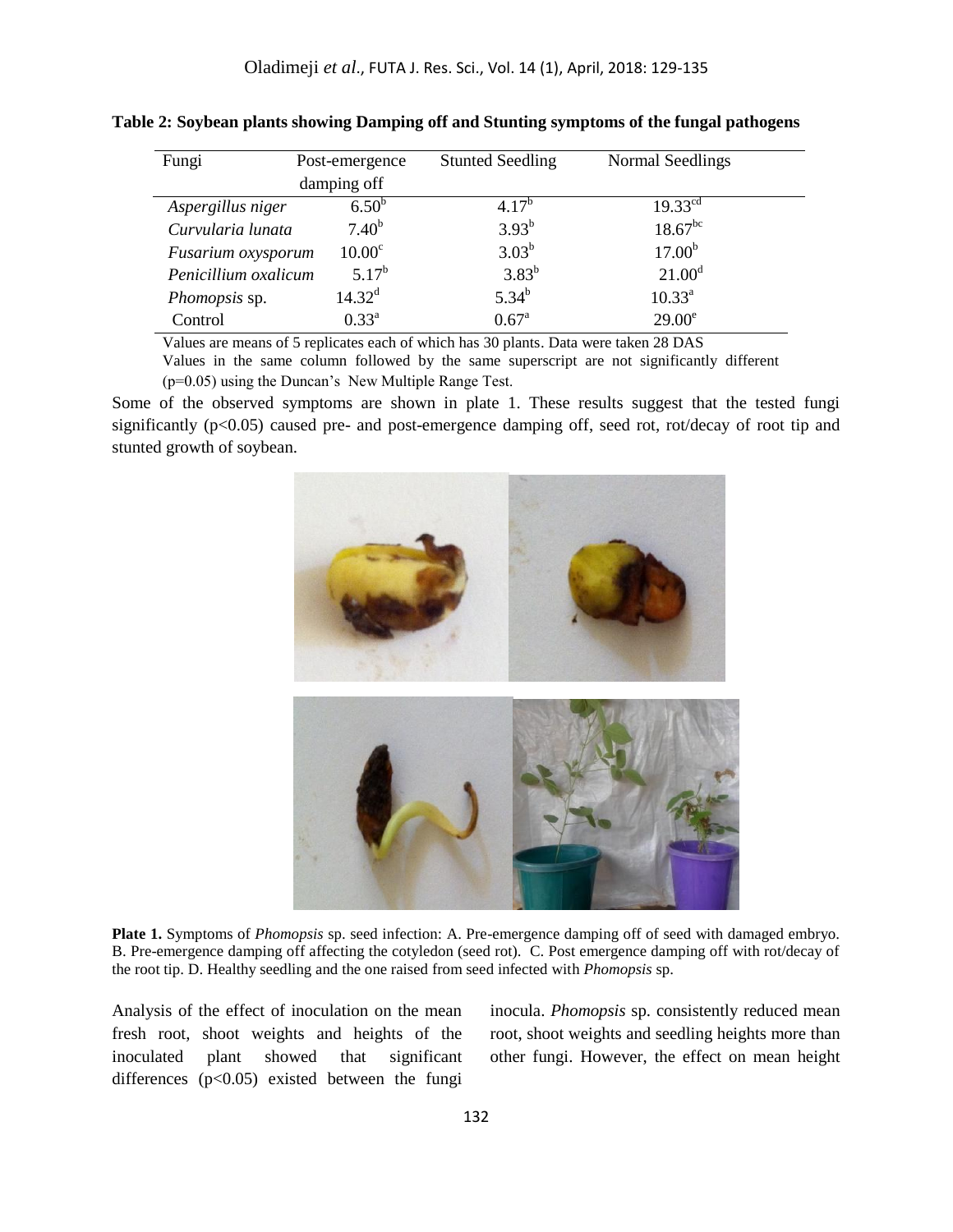| Fungi         | Mean<br>root weight $(g)$ | Mean<br>shoot Weight $(g)$ | Mean<br>height (cm) |
|---------------|---------------------------|----------------------------|---------------------|
| Phomopsis sp. | $9.41^{\circ}$            | 8.96 <sup>a</sup>          | $39.57^{\text{a}}$  |
| C. lunata     | $9.75^{b}$                | $10.68^{b}$                | $40.82^{b}$         |
| F. oxysporum  | $10.37^{\circ}$           | $11.18^c$                  | $41.77^c$           |
| A. niger      | $11.73^e$                 | $11.47^d$                  | $39.95^{\text{a}}$  |
| P. oxalicum   | $11.60^d$                 | $12.65^{\circ}$            | $41.17^{b}$         |
| Control       | 14.26 <sup>f</sup>        | $15.48^{f}$                | $52.42^{\rm d}$     |

was not significantly different from that caused by *A. niger* (Table 3).

Means followed by the same superscript along the column are not significantly different at  $P=0.05$  using the Duncan's Multiple Range Test Values are means of three replicates.

#### **Translocation of fungi within inoculated plants**

The degree of movement of the fungi within the plant in 42 days (i.e. six weeks) after sowing is shown in Table 4.

| inoculated soybean seeds |                      |                     |                       |             |          |  |
|--------------------------|----------------------|---------------------|-----------------------|-------------|----------|--|
| Plant parts              | <i>Phomopsis</i> sp. | <i>F. oxysporum</i> | Pathogens<br>C.lunata | P. oxalicum | A. niger |  |
| Shoot tip                | 6.67                 | 20.00               | 0.00                  | 13.33       | 6.67     |  |
| Upper stem               | 6.67                 | 26.67               | 6.67                  | 6.67        | 13.33    |  |
| Basal stem               | 26.67                | 46.67               | 6.67                  | 13.33       | 13.33    |  |
| Basal root               | 46.67                | 73.33               | 20.00                 | 20.00       | 20.00    |  |

| Table 4: Percentage recovery of fungi from plant parts 42 days after sowing artificially |  |  |  |  |
|------------------------------------------------------------------------------------------|--|--|--|--|
| inoculated soybean seeds                                                                 |  |  |  |  |

Percentage was estimated based on the number of plant part samples manifesting fungal growth in culture

66.67

The fungi were isolated from all parts of the plant except *Curvularia lunata* that was not isolated from the shoot tip. The percentage recovery of *Fusarium oxysporum* was 66.67, 73.33, 46.67, 26.67 and 20.00 from root tip, basal root and basal stem, upper part of the stem and shoot tip respectively. Similar trend was observed for *Phomopsis* sp. and *Curvularia lunata* where the percentage recoveries were 33.33, 46.67, 26.67, 6.67, 6.67 and 33.00, 20.00, 6.67, 6.67, 0.00 respectively. The translocation of the fungi decreased from the root towards the upper part of the plant.

33.33

Root tip

## **DISCUSSION**

33.00

The observed reduced germination percentages were as a result of seed rot induced by the invading fungal pathogens. The pathogens would have caused depletion of food reserve in the seeds as also noted by (Christensen, 1980) and probably secreted toxic substances which might have resulted to weakening and eventual death of the embryo. The 'dead seeds' became vulnerable to secondary attack by decomposing saprophytic fungi especially those found in the soil. This study shows that the fungi; *Aspergillus niger*, *Curvularia lunata*, *Fusarium oxysporum, Penicillium oxalicum* and *Phomopsis* sp. can reduce yield of soybean by lowering

26.67

33.33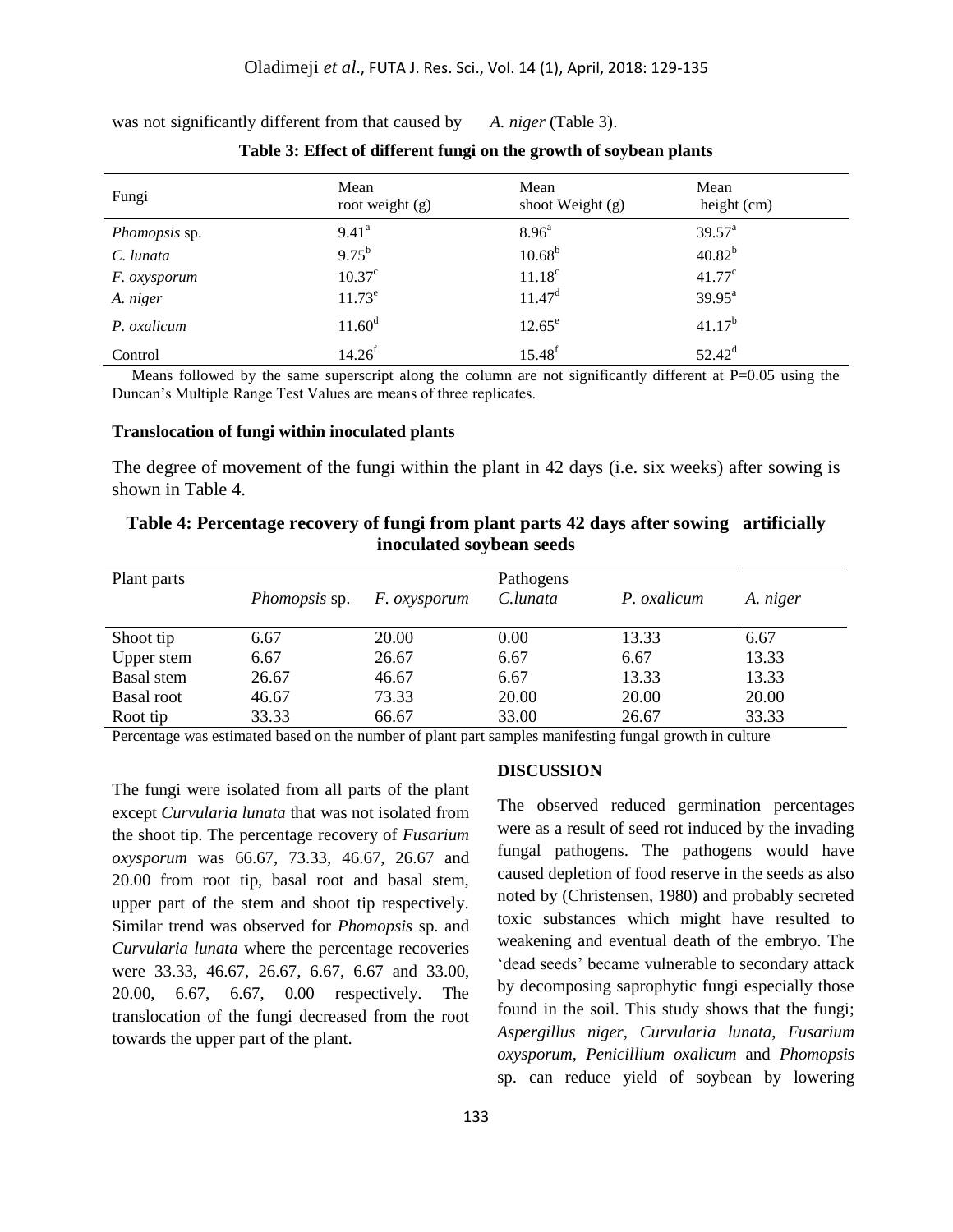percentage germinability of the crop. *Phomopsis* sp. and *F. oxysporum* have the potential to cause the most severe damage of all the fungi.

Isolation of these fungi from soybean seeds have also been reported by Begum, Sariah, Puteh, & Zainal Abidin, 2007; Dwivedi & Gopal, 2014; Patharkar & Hedawoo, 2014; Ramesh et al., 2013. (Dwivedi & Gopal, 2014; Levic, Stankоvic, Krnjaja, Bocarov-Stancic, & Ivanovic, 2012) have also specifically reported *F. oxysporum* to be the most common *Fusarium* species on Soybean seeds.

The reduced biomass of the seedlings was probably a result of the effect of the fungi on the physiological functions of the plants by causing biochemical changes, such as the reduction of carbohydrate, protein and total oil content or the increase of moisture and free fatty acid content as well as some other biochemical changes (Kakade & Chavan, 2011). (Kita et al., 2005) also reported the suppression of growth and germination of Tomato and cucumber root rot by *Rhizoctonia solani* and *Phomopsis* sp. respectively in Japan. (Dias, Urban, & Roessner, 2012) also identified *Fusarium oxysporum* to be a major pathogen of Soybean causing reduction in the yield of the plant biomass.

*Phomopsis sojae* and *Fusarium* spp. were found to cause more damage to both the seeds and the seedlings of soybean (Okoro, Nwankiti, & Ogunwolu, 2010). Other plant's seedlings attacked by *Phomopsis* sp. include Eggplant (Solanum melongena) (Islam & Meah, 2011),

## **CONCLUSION**

*Phomopsis* sp. caused the most severe reduction of germinability and growth as well as symptom development in seedlings of inoculated soybean seeds. Recovery of the pathogens from the different parts of the plant following seed inoculation showed that the test fungi are transmitted from seed to seedlings indicating that freedom from seedborne pathogens is an important aspect of seed quality and subsequently plant health.

#### **REFERENCES**

- **Begum, M. M., Sariah, M., Puteh, A. B., & Zainal Abidin, M. A. (2007).** Detection of Seed-Borne Fungi and Site of Infection by Colletotrichum truncatum in naturally-infected Soybean Seeds. International Journal of Agricultural Research., 2(9), 812–819.
- **Chiarappa, L. and P. Gambogi (1986)**. Seed Pathology and food production. FAO Plant Protection Bulletin, 34, 166–185.
- **Christensen, C. M. (1980)**. Needed: Research on storage molds in grain, seeds, and their products. Plant Disease, 64, 1067–1070.
- **Dias, D. A., Urban, S., and Roessner, U. (2012).** A Historical Overview of Natural Products in Drug Discovery. Metabolites, 2(4), 303–336. <https://doi.org/10.3390/metabo2020303>
- **Dwivedi, S. K., and Gopal, S. K. (2014)**. Screening of Microfungi from Soybean (Glycine max L.) Seeds. International Journal of Pharma and Bio Sciences, 5(1), 877–881.
- **El-Wakil, M., and El-Metwally, M. (2001)**. Seed-Borne Fungi of Peanut in Egypt: Pathogenicity and Transmission. Pakistan Journal of Biological Sciences, 4(1), 63–68.
- **Grau, C. R., Dorrance, A. E., Bond, J., and Russin, J. S. (2004)**. Fungal Diseases. In H. R. Boerma & J. E. Specht (Ed.). Soybeans: improvement, production, and uses (3rd ed., pp. 679–764). American Society of Agronomy, Crop Science Society of America, Soil Science Society of America.
- **Hartman, G. L., Sinclair, J. B., and Rupe, J. C. (1999).** Compendium of soybean diseases (4th Edition). St. Paul: American Phytopathological Society.
- **International Institute of Tropical Agriculture. (2009).** Soybean. Retrieved April 4, 2016, from [http://www.iita.org/soybean.](http://www.iita.org/soybean) Islam, M. R., & Meah, M. B. (2011). Association of Phomopsis vexans with Eggplant ( Solanum melongena ) Seeds, Seedlings and its